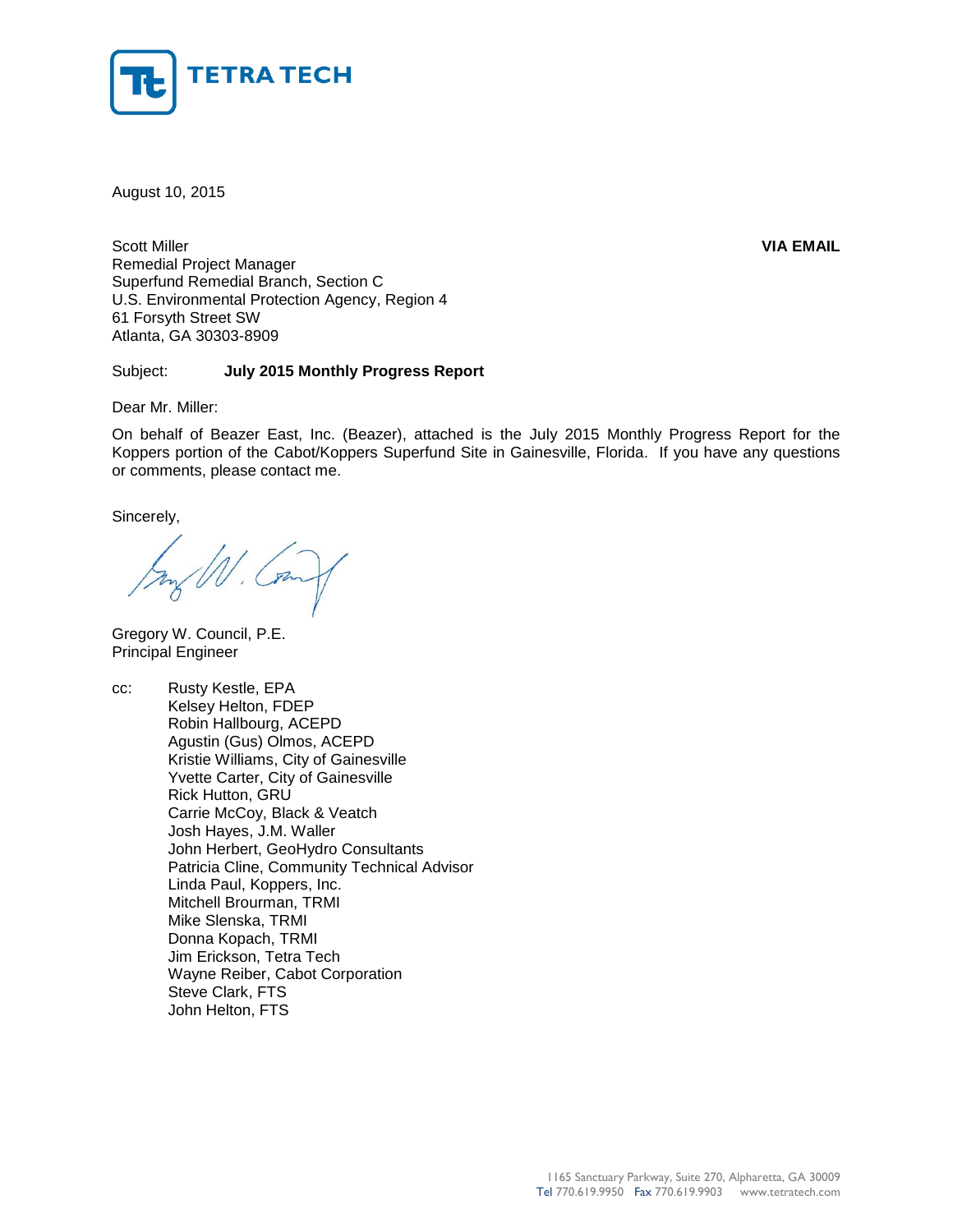#### **July 2015 MONTHLY PROGRESS REPORT Cabot/Koppers Superfund Site Gainesville, Florida**

### **1. Compliance Actions:**

- Beazer's Operation and Maintenance (O&M) Contractor performed routine treatment plant O&M services for the groundwater extraction and pretreatment system.
- Remedial Design and Remedial Action activities are presently being conducted.

## **2. Sampling/Test Results and Data:**

- Instantaneous flow rates and totalizer volumes were measured in each extraction well.
- Note that ISGS injections affect the NAPL recovery amounts presented below. See Section 3 and Tables 1-3.
- The bi-weekly passive NAPL recovery program continues at Upper Hawthorn monitoring wells: 0.95 gallons of NAPL were removed from Upper Hawthorn wells during the past month (2 recovery events). A total of 597.36 gallons have been removed since the start of the NAPL recovery program on June 19, 2004. Table 1 provides details of the NAPL recovery volumes by well and date.
- In addition, NAPL was removed from 25 temporary injection points (TIPs) installed in the Former Process Area as part of the In-Situ Geochemical Stabilization (ISGS) program (Table 2). Three NAPL recovery events were conducted during the month, resulting in a total of 84.5 gallons removed. After the start of the ISGS injections, 15 TIPs were used on the second recovery event and 6 were used for the third recovery event.
- NAPL was removed from five Upper Hawthorn recovery wells installed in the Former Process Area as part of the ISGS program (Table 3). Two NAPL recovery events were conducted during the month, resulting in 19.8 gallons removed.
- A total of 3,574,509 gallons of groundwater were recovered by the Surficial Aquifer drains and extraction well system (both Surficial Aquifer and UFA) during the past month (system run time of 699 hours). The average recovery rate for the month was approximately 85.23 gallons per minute (gpm). The recovery for each component is listed below.
	- Surficial Aquifer
		- Perimeter Extraction Wells: 556,921 gallons
		- Former North Lagoon Drain: 430,840 gallons
		- Former Drip Track Drain: 446,640 gallons
		- Former Process Area Drain: 197,180 gallons
		- Former South Lagoon Drain: 419,860 gallons
	- Upper Floridan Extraction Wells
		- FW-6: 27,887 gallons
		- FW-21B: 180,405 gallons
		- FW-31BE: 875,920 gallons
		- FW-32BE: 438,856 gallons

Approximately 364.9 million gallons have been recovered from the Surficial Aquifer extraction wells and four drains since the start of the Surficial Aquifer containment system in January 1995.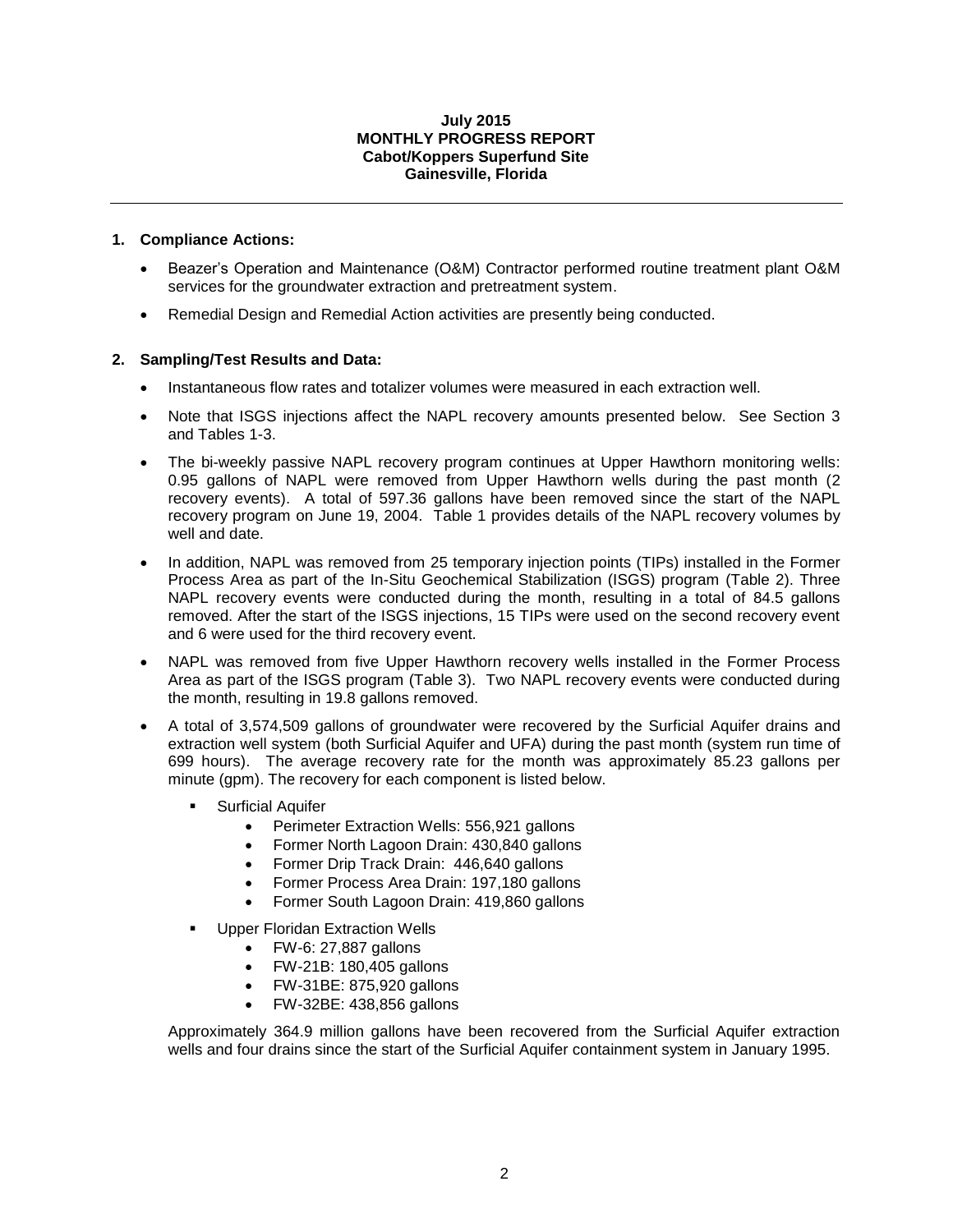For the month, the total volume of water treated and discharged to the GRU wastewater system was 2,034,000 gallons. The remaining portion of the water, from Upper Floridan Aquifer wells, was treated and used for on-Property irrigation.

The Former South Lagoon and Former Process groundwater drain pumps were turned off for approximately 5 hours to pump and clean clarifiers and to treat backwash water. The system was down for 45 hrs for change out of carbon on July 15-17, 2015 and the Process Area pumps were turned off on July 13, 2015 at the start of the ISGS injection.

## **3. Plans, Reports, Deliverables and Procedures Completed:**

- ISGS injection started on July 9, 2015.
- Remedial Design/Remedial Action Status Update Meeting (EPA/Beazer) July 14, 2015.
- *Remedial Action Complete Report: Off-Property Soil Replacement* was submitted on July 28, 2015.
- Periodic maintenance checks and inspections.
- Treatment-plant component maintenance and repair as needed (caustic pump, carbon vessel gaskets and gauges, sludge pump diverter valve, bag filter vessel).
- Replaced EW-6 pump, re-wired the pump and replaced the motor.
- Repaired EW-8 plumbing.
- Replaced EW-1 pump.
- Replaced EW-16 flow meter parts after shocking well.
- Replaced EW-1 pump and flow meter parts.
- 5 drums of PPE, 29 drums of treatment sludge and 11 drums of DNAPL were shipped on July 14, 2015.
- Irrigation Breakthrough sampling on July 9, 2015.
- Stormwater Sampling on July 9, 2015.
- On-property irrigation using treated groundwater from FW-6, FW-21B, FW-31BE, and FW-32BE.

#### **4. Upcoming Actions:**

- NAPL collection at Upper Hawthorn monitoring wells: bi-weekly.
- NAPL collection at temporary Upper Hawthorn ISGS injection points: bi-weekly, with modifications during ISGS injections.
- Routine inspection, operation, maintenance, and monitoring.
- Third quarter sampling event: August 16 21, 2015.

#### **5. Schedule Status:**

The current remedial design schedule is attached.

### **6. Plan/Schedule Modifications:**

Minor modifications were made to the project schedule.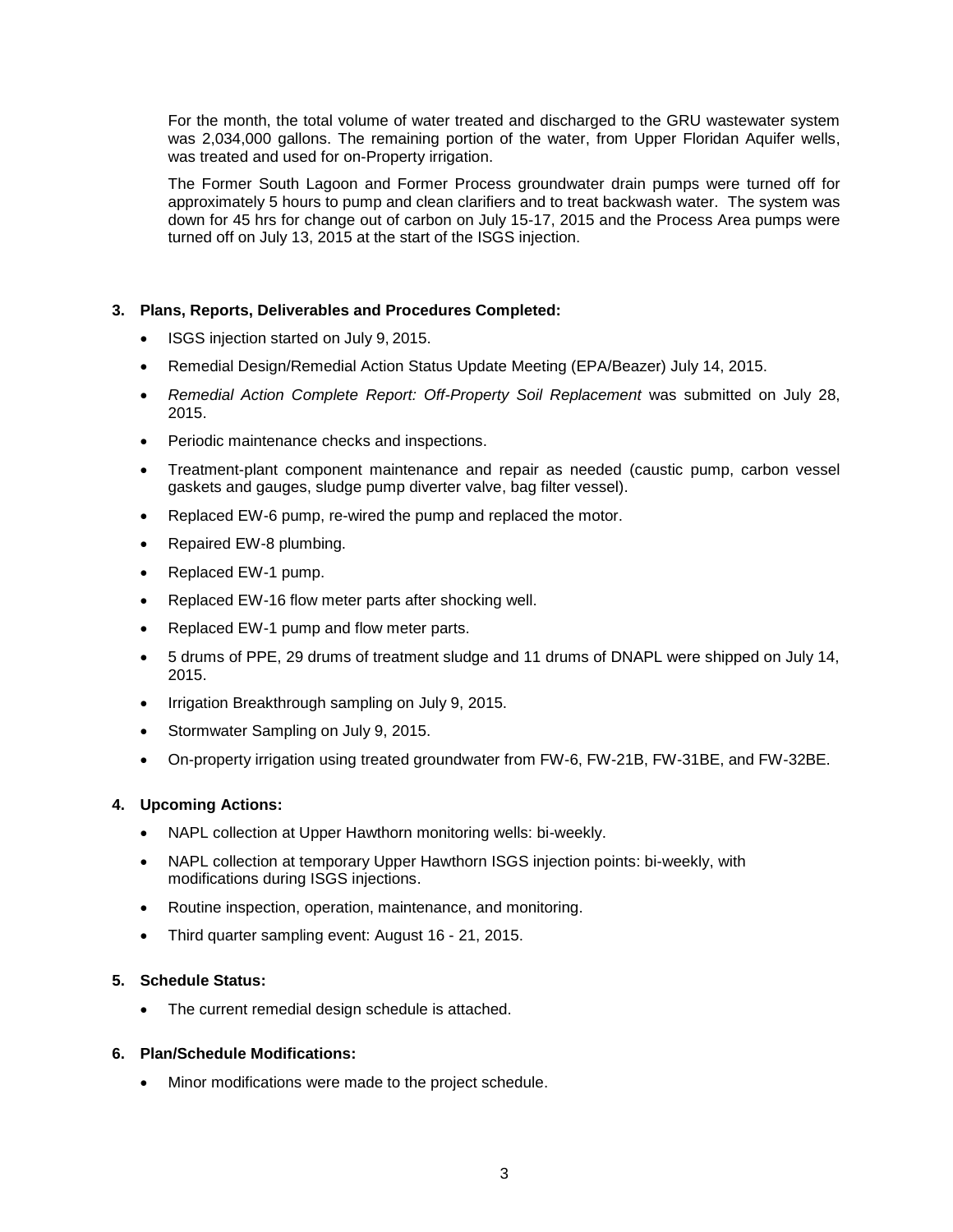## **7. Community Involvement:**

Future community involvement activities will be coordinated with EPA.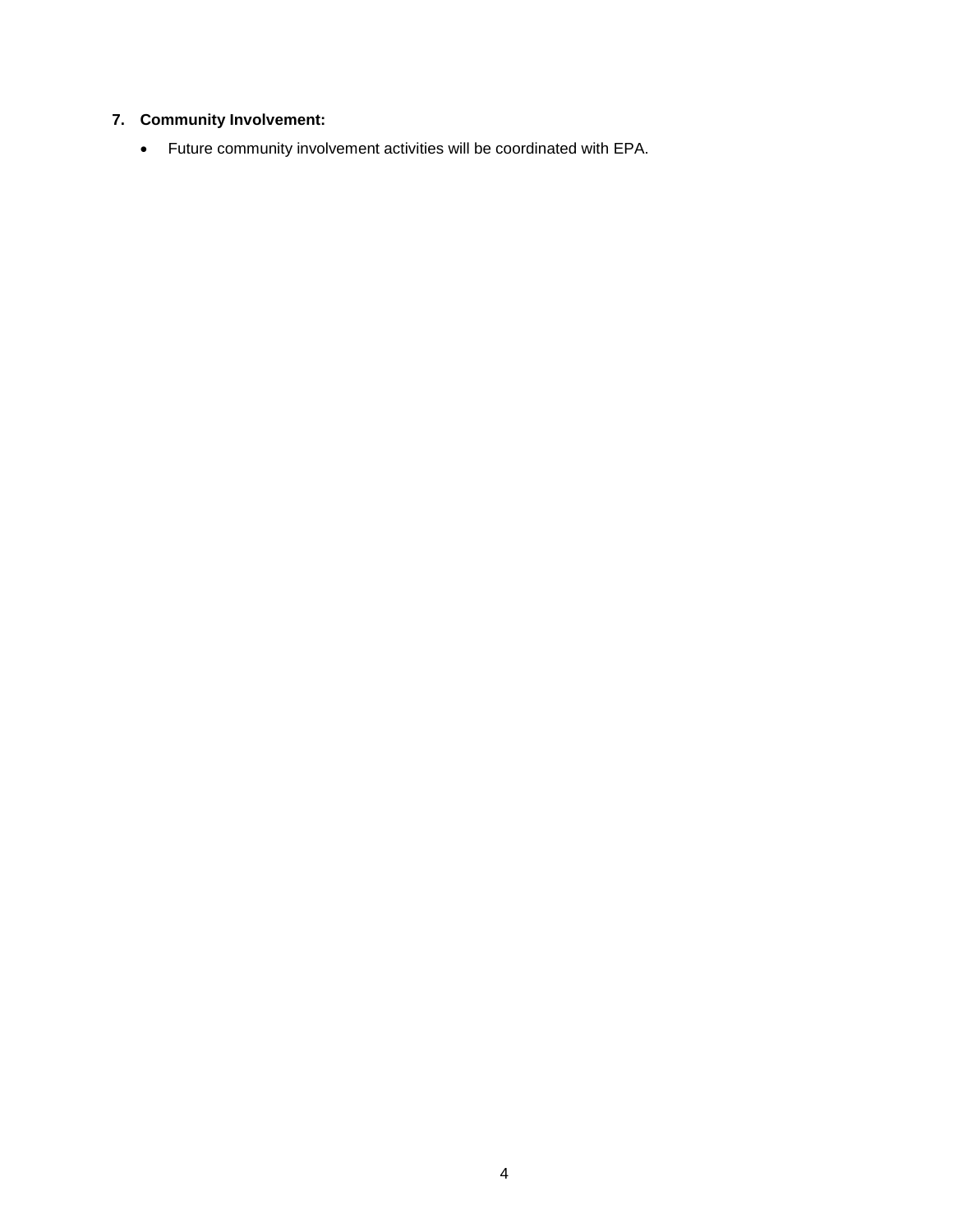| Well ID             | Total Last Month (gal) (2<br>events) | DNAPL Volume (gal) | DNAPL Volume (gal) | Total This Month (gal) |
|---------------------|--------------------------------------|--------------------|--------------------|------------------------|
|                     | June 2015                            | 7/9/2015           | 7/23/2015          | <b>July 2015</b>       |
| $HG-9S$             | 0                                    | Stain              | ND.                | 0                      |
| <b>HG-10S</b>       | 0                                    | Stain              | Stain              | 0                      |
| <b>HG-10D</b>       | 0                                    | <b>Stain</b>       | Stain              | 0                      |
| <b>HG-11S</b>       |                                      | 0.25               | $\star$            | 0.25                   |
| <b>HG-12S</b>       | 0.9                                  | 0.25               | 0.25               | 0.5                    |
| <b>HG-12D</b>       | 0                                    | ND.                | ND.                | $\Omega$               |
| <b>HG-15S</b>       | 0.55                                 | 0.2                | $\star$            | 0.2                    |
| <b>HG-16S</b>       | 0.3                                  | Stain              | Stain              | 0                      |
| <b>HG-16D</b>       | 0                                    | Stain              | Stain              | 0                      |
| <b>MW-22B</b>       | 0                                    | Stain              | ND                 | 0                      |
| Total               | 2.75                                 | 0.7                | 0.25               | 0.95                   |
| Cumulative<br>Total | 596.41                               |                    |                    | 597.36                 |

# **Table 1. DNAPL Recovery - Hawthorn Group Monitoring Wells**

ND - No DNAPL Detected

\* Not collected due to active ISGS injections in the area.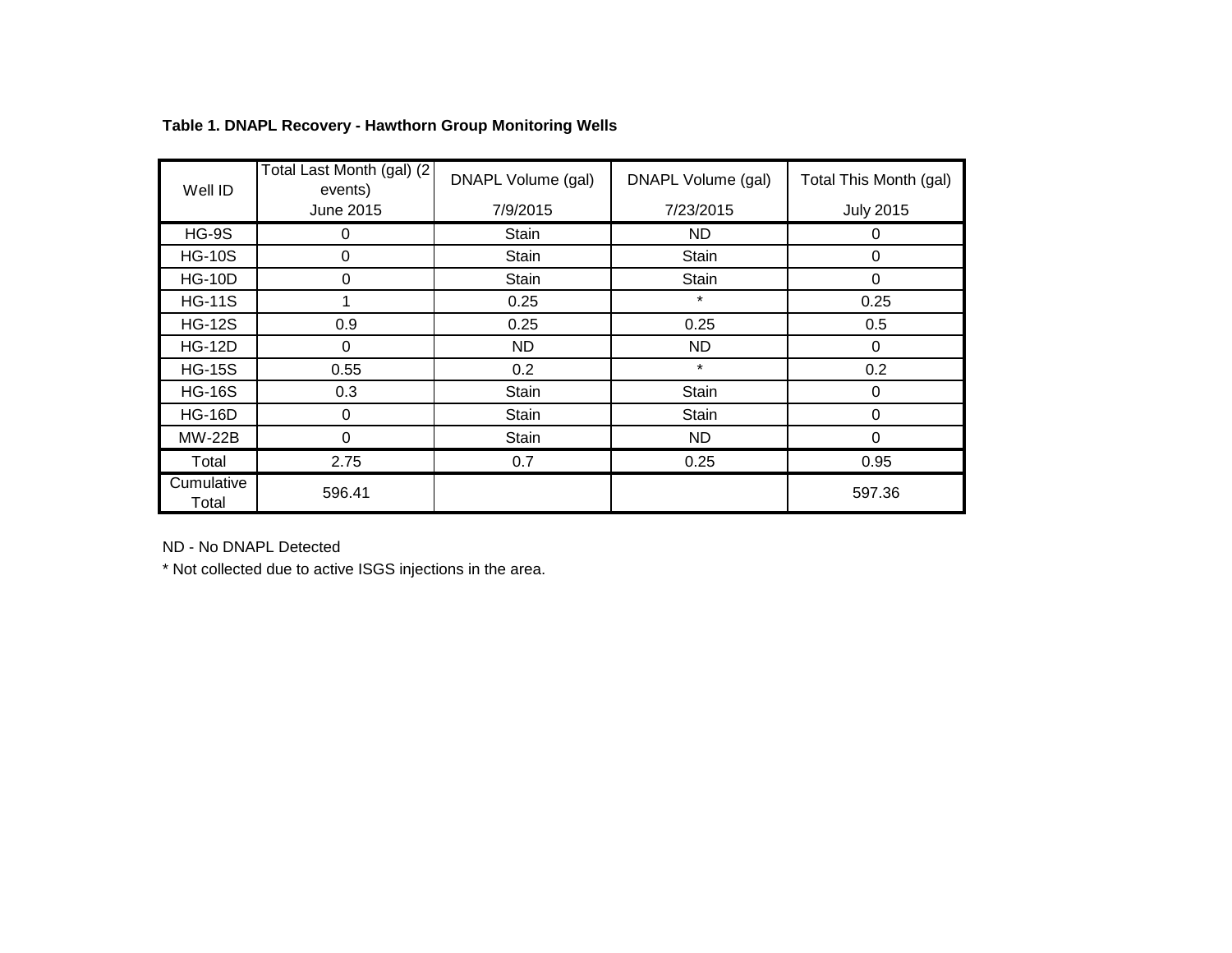## **Table 2. DNAPL Recovery Temporary Injection Points (TIPs)**

| Well ID           | Total Last Month (gal) (2<br>events) | DNAPL Volume (gal) | DNAPL Volume (gal) | DNAPL Volume (gal) | Total This Month (gal) |
|-------------------|--------------------------------------|--------------------|--------------------|--------------------|------------------------|
|                   | <b>June 2015</b>                     | 7/1/2015           | 7/15/2015          | 7/29/2015          | <b>July 2015</b>       |
| 220N 180E         | 4.1                                  | 1.8                | 2.0                | 1.8                | 5.6                    |
| 280N 380E         | 5                                    | 3.2                | $\ast$             | $\ast$             | 3.2                    |
| 300N 180E         | 9                                    | 3.7                | 4.1                | $\ast$             | 7.8                    |
| 300N 420E         | 6.8                                  | 3.0                | $\ast$             | $\ast$             | 3                      |
| 320N 220E         | 5.4                                  | 2.3                | 2.6                | $\ast$             | 4.9                    |
| 320N 300E         | 5.8                                  | 2.6                | 3.0                | 3.1                | 8.7                    |
| 340N 340E         | 10.5                                 | 5.0                | 5.1                | 5.2                | 15.3                   |
| 360N 280E         | 6.8                                  | 3.2                | $\ast$             | $\ast$             | 3.2                    |
| 380N 340E         | 9.4                                  | 5.4                | $\ast$             | $\ast$             | 5.4                    |
| 400N 380E         | 2.7                                  | 1.3                | $\ast$             | $\ast$             | 1.3                    |
| 460N 340E         | 3.2                                  | 1.6                | $\ast$             | $\ast$             | 1.6                    |
| 420N 340E         | 4.8                                  | 1.7                | $\ast$             | $\ast$             | 1.7                    |
| 220N 340E         | 2.1                                  | 0.8                | $\ast$             | $\ast$             | 0.8                    |
| 240N 380E         | 3.1                                  | 1.4                | $\ast$             | $\ast$             | 1.4                    |
| 340N 180E         | 1.4                                  | 0.2                | 0.2                | $\ast$             | 0.4                    |
| 320N 140E         | $\mathbf{1}$                         | 0.5                | 0.5                | $\ast$             | $\mathbf{1}$           |
| 300N 260E         | 2.4                                  | $1.0$              | 1.0                | $\ast$             | $\overline{2}$         |
| 360N 140E         | 0.4                                  | 0.2                | 0.2                | $\ast$             | 0.4                    |
| 400N 140E         | 0.5                                  | 0.2                | 0.1                | $\ast$             | 0.3                    |
| 200N 220E         | $\mathbf{1}$                         | 0.5                | 1.3                | 1.0                | 2.8                    |
| 280N 220E         | 1.5                                  | 1.2                | 1.2                | $\ast$             | 2.4                    |
| 360N 220E         | 2.2                                  | 1.4                | 1.2                | $\ast$             | 2.6                    |
| 280N 300E         | 3                                    | 1.5                | 1.5                | 1.4                | 4.4                    |
| 360N 380E         | 6.4                                  | 3.2                | $\ast$             | $\ast$             | 3.2                    |
| 507N 260E         | $\mathbf 0$                          | <b>Trace</b>       | $\ast$             | $\ast$             | $\mathbf 0$            |
| <b>Drip Track</b> | 0.6                                  | 0.3                | 0.3                | 0.5                | 1.1                    |
| Total             | 99.1                                 |                    |                    |                    | 84.5                   |

NP - Not Pumped

\* Not collected due to active ISGS injections in the area.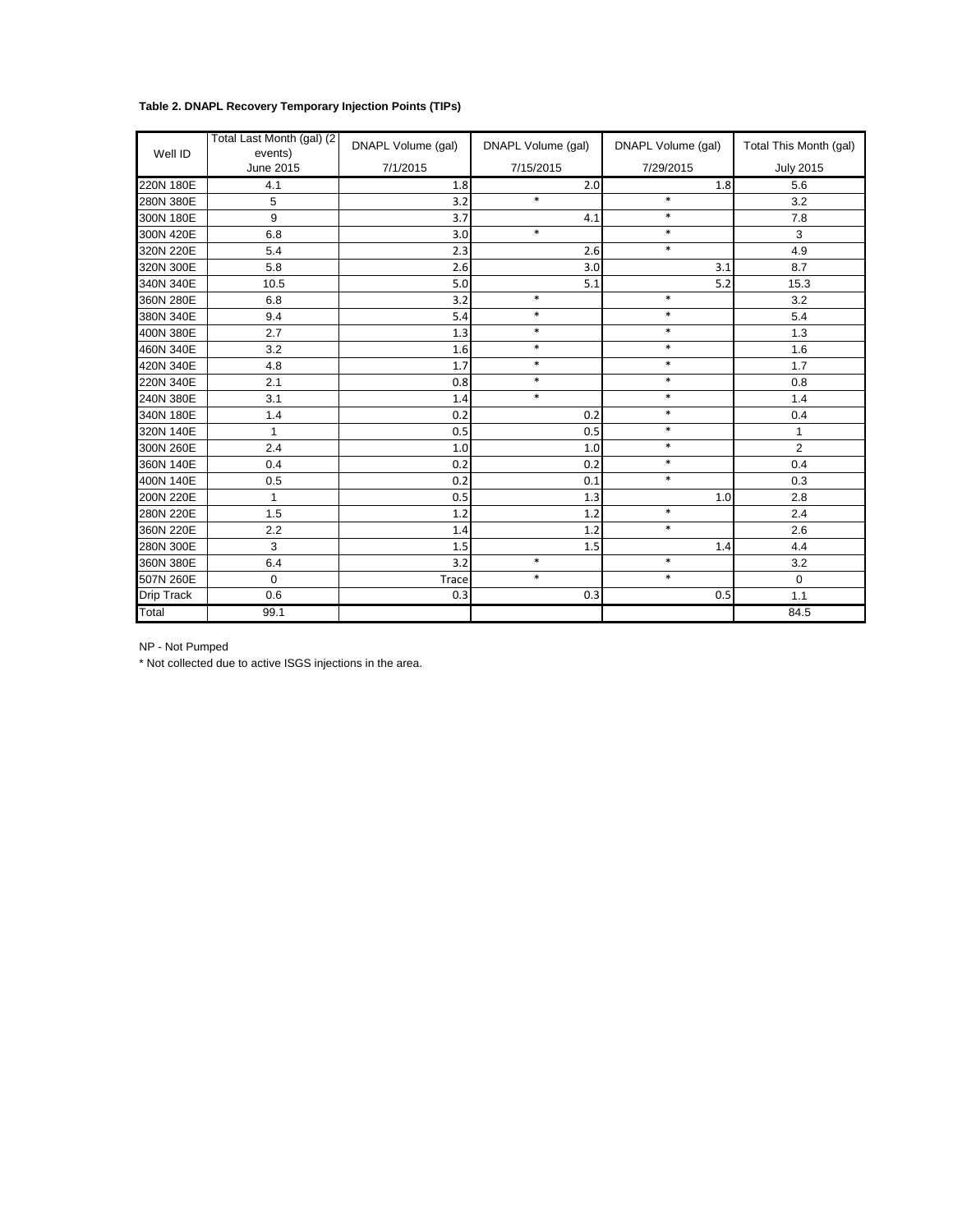| Well ID  | Total Last Month (gal) (2)<br>events) | DNAPL Volume (gal) | DNAPL Volume (gal) | Total This Month (gal) |
|----------|---------------------------------------|--------------------|--------------------|------------------------|
|          | June 2015                             | 7/8/2015           | 7/22/2015          | <b>July 2015</b>       |
| M-38BE   | NR.                                   | NR.                | NR.                | NR.                    |
| M-39BE   | NR.                                   | NR.                | NR.                | <b>NR</b>              |
| M-40BE   | NR.                                   | NR.                | NR.                | <b>NR</b>              |
| $M-41BE$ | NR.                                   | NR.                | NR.                | <b>NR</b>              |
| $M-42BE$ | NR.                                   | NR.                | NR.                | NR.                    |
| HG-36SE  | 2.9                                   | 1.6                | $\star$            | 1.6                    |
| HG-37SE  | 3.5                                   | 1.7                | 2.0                | 3.7                    |
| HG-38SE  | 9.3                                   | 4.5                | $\star$            | 4.5                    |
| HG-39SE  | 5.3                                   | 2.6                | 2.7                | 5.3                    |
| HG-40SE  | 4.7                                   | 2.3                | 2.4                | 4.7                    |
| Total    | 25.7                                  |                    |                    | 19.8                   |

## **Table 3. DNAPL ISGS Recovery Data - DNAPL Recovery Wells**

NR - No Recovery

\* Not collected due to active ISGS injections in the area.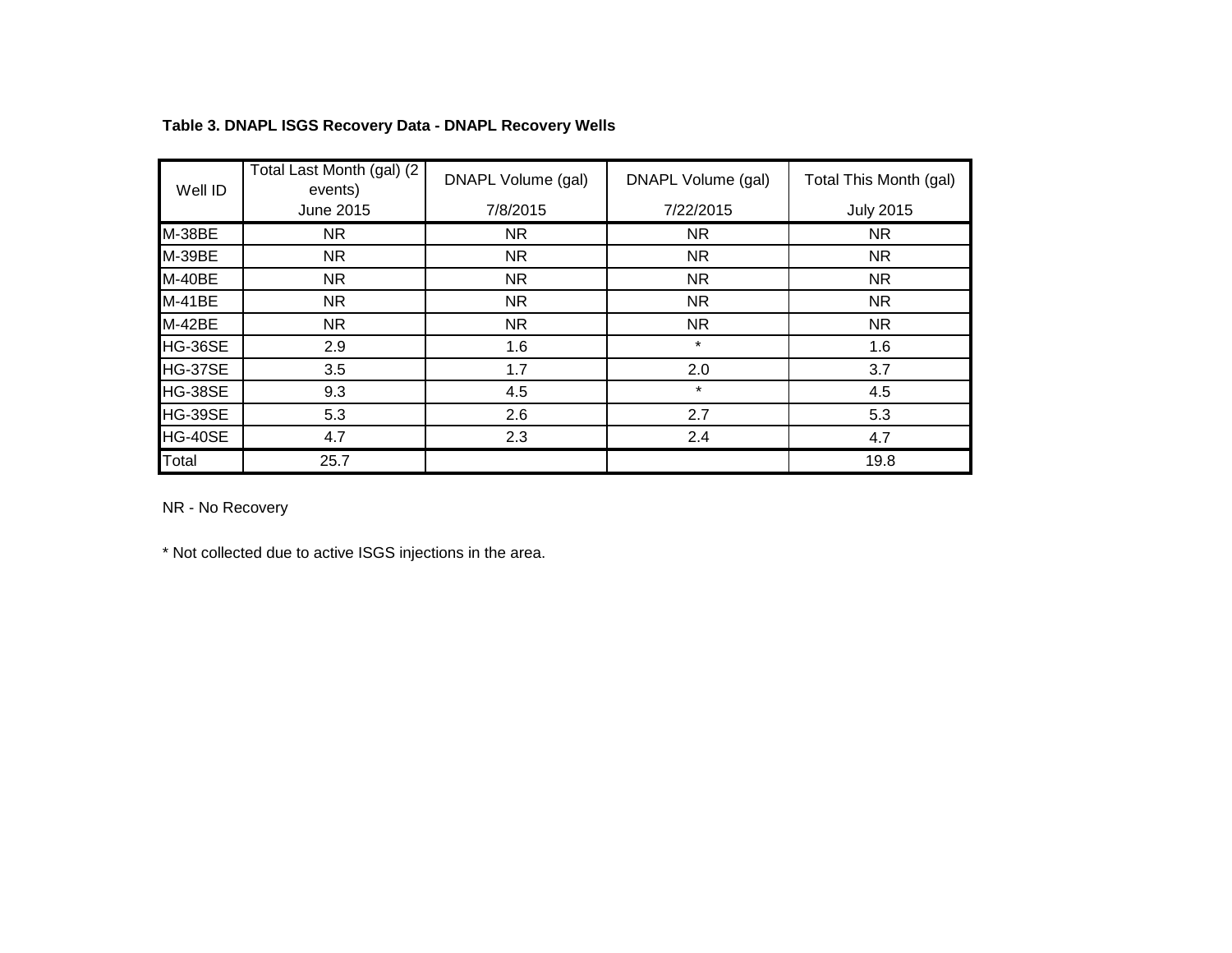|                                         |                                                                             |                             |                       |                                            |                           | <b>GAINESVILLE REMEDIAL DESIGN</b>                                                                                                                                                                                             |
|-----------------------------------------|-----------------------------------------------------------------------------|-----------------------------|-----------------------|--------------------------------------------|---------------------------|--------------------------------------------------------------------------------------------------------------------------------------------------------------------------------------------------------------------------------|
| ID                                      | WBS Task Name                                                               |                             | Duration Predecessors | Start                                      | Finish                    | 2013 2014 2015 2016 2016 2017 2017 2018 2018 2016 2017 2018 2017 2018 2017 2018 2017 2018 2017 2018 2017 2018<br>Itr 4   Qtr 1   Qtr 2   Qtr 3   Qtr 4   Qtr 1   Qtr 2   Qtr 3   Qtr 1   Qtr 2   Qtr 3   Qtr 3   Qtr 2   Qtr 2 |
|                                         | 1 Consent Decree for RD/RA                                                  | 23.8 wks                    |                       |                                            | Thu 2/7/13 Wed 7/24/13    |                                                                                                                                                                                                                                |
| $\overline{2}$<br>1.1                   | US DOJ Lodges Donsent Decree with Court                                     | $0$ days                    |                       | Thu 2/7/13                                 | Thu 2/7/13                |                                                                                                                                                                                                                                |
| 3 <sup>1</sup><br>1.2                   | <b>Public Comment on Consent Decree</b>                                     | 4.6 wks                     |                       | Wed 2/13/13                                | Fri 3/15/13               |                                                                                                                                                                                                                                |
| $\overline{4}$<br>1.3                   | Beazer Submittal: Project Coordinators, Supervising Contractor,             | 0 days                      |                       | Fri 2/15/13                                | Fri 2/15/13               | $\bullet$                                                                                                                                                                                                                      |
|                                         | Quality Management Plan<br><b>Court Enters Consent Decree Final</b>         |                             |                       |                                            | Tue 7/9/13                |                                                                                                                                                                                                                                |
| 5 <sup>5</sup><br>1.4<br>6<br>1.5       | EPA Issues Authorization to Proceed with Remedial Design                    | 0 days<br>0 days            |                       | Tue 7/9/13                                 | Wed 7/24/13 Wed 7/24/13   |                                                                                                                                                                                                                                |
| $7^{\circ}$                             |                                                                             |                             |                       |                                            |                           |                                                                                                                                                                                                                                |
| 8                                       | 2 Remedial Design Work Plan (RDWP)                                          | 22.3 wks                    |                       |                                            | Wed 7/24/13 Thu 12/26/13  |                                                                                                                                                                                                                                |
| 9<br>2.1                                | Prepare RDWP                                                                | $43 \text{ days}$ 6         |                       | Wed 7/24/13                                | Fri 9/20/13               |                                                                                                                                                                                                                                |
| 10<br>2.2                               | <b>Beazer Submit RDWP</b>                                                   | $0$ wks $9$                 |                       | Fri 9/20/13                                | Fri 9/20/13               |                                                                                                                                                                                                                                |
| 11<br>2.3                               | <b>EPA Review and Comment RDWP</b>                                          | 6.8 wks 10                  |                       | Mon 9/23/13                                | Thu 11/7/13               |                                                                                                                                                                                                                                |
| 12<br>2.4                               | <b>Beazer Respond to Comments</b>                                           | 4.3 wks 11                  |                       |                                            | Fri 11/8/13 Mon 12/9/13   |                                                                                                                                                                                                                                |
| 13<br>2.5                               | Beazer Submit Responses and RDWP Version 2                                  | 0 wks 12                    |                       |                                            | Mon 12/9/13 Mon 12/9/13   |                                                                                                                                                                                                                                |
| 14<br>2.6                               | <b>EPA Review</b>                                                           | $2.6$ wks 13                |                       |                                            | Mon 12/9/13 Thu 12/26/13  |                                                                                                                                                                                                                                |
| 15<br>2.7                               | <b>EPA Approval RDWP</b>                                                    | 0 wks 14                    |                       | Thu 12/26/13 Thu 12/26/13                  |                           |                                                                                                                                                                                                                                |
| 16                                      |                                                                             |                             |                       |                                            |                           |                                                                                                                                                                                                                                |
| 17                                      | 3 Supporting Plans for RD/RA                                                | <b>100 wks</b>              |                       | Fri 9/20/13                                | Fri 8/21/15               |                                                                                                                                                                                                                                |
| 18<br>3.5                               | Beazer Submit Health & Safety Plan                                          | $0$ wks $10$                |                       | Fri 9/20/13                                | Fri 9/20/13               |                                                                                                                                                                                                                                |
| 19<br>3.2                               | Materials Management Plan                                                   | 5 wks 10                    |                       | Tue 4/1/14                                 | Mon 5/5/14                |                                                                                                                                                                                                                                |
| 20<br>3.6                               | Stormwater Management Plan                                                  | 5 wks 19FF                  |                       | Tue 4/1/14                                 | Mon 5/5/14                |                                                                                                                                                                                                                                |
| 21<br>3.7                               | Noise and Dust Control Plan<br><b>Equipment Decontamination Plan</b>        | 5 wks 19FF<br>5 wks 19FF    |                       | Tue 4/1/14                                 | Mon 5/5/14<br>Mon 5/5/14  |                                                                                                                                                                                                                                |
| $\overline{22}$<br>3.5<br>23<br>3.6     | <b>Beazer update QAPP</b>                                                   | 33 wks                      |                       | Tue 4/1/14<br>Mon 1/5/15                   | Fri 8/21/15               |                                                                                                                                                                                                                                |
| 24<br>3.7                               | <b>Beazer Submit Revised QAPP</b>                                           | 0 wks 23                    |                       | Fri 8/21/15                                | Fri 8/21/15               |                                                                                                                                                                                                                                |
| $\overline{25}$                         |                                                                             |                             |                       |                                            |                           |                                                                                                                                                                                                                                |
| $\overline{26}$                         | 4 Off-Property Soil Replacement (OU-5): DESIGN TRACK #1                     | 117.2 wks                   |                       |                                            | Tue 4/30/13 Tue 7/28/15   |                                                                                                                                                                                                                                |
| $\overline{27}$<br>4.1                  | Initial Identification of Remediation & Evaluation Parcels                  | 0 wks                       |                       |                                            | Tue 4/30/13 Tue 4/30/13   |                                                                                                                                                                                                                                |
| $\overline{28}$<br>4.2                  | Obtain Access Agreements for Surveys & Sampling                             | 23 wks                      |                       |                                            | Thu 5/2/13 Wed 10/9/13    |                                                                                                                                                                                                                                |
| 29<br>4.3                               | <b>Community Information Session</b>                                        | 0 wks                       |                       |                                            | Thu 5/30/13 Thu 5/30/13   |                                                                                                                                                                                                                                |
| 30<br>4.4                               | Sampling for Refinement of Remediation Parcels (July 2013)                  | 18.8 wks                    |                       |                                            | Fri 7/19/13 Wed 11/27/13  |                                                                                                                                                                                                                                |
|                                         |                                                                             |                             |                       |                                            |                           |                                                                                                                                                                                                                                |
| 31<br>4.4.1                             | Proposal for Sampling (July 2013)                                           | 0 wks                       |                       | Fri 7/19/13                                | Fri 7/19/13               |                                                                                                                                                                                                                                |
| 32<br>4.4.2                             | <b>EPA Approval of Sampling</b>                                             | 0 wks                       |                       |                                            | Mon 7/22/13 Mon 7/22/13   |                                                                                                                                                                                                                                |
| 33<br>4.4.3                             | Sample Collection                                                           | 2 days                      |                       |                                            | Tue 7/30/13 Wed 7/31/13   |                                                                                                                                                                                                                                |
| 34<br>4.4.4                             | Analysis and Validation                                                     | 6.2 wks 33                  |                       |                                            | Thu 8/1/13 Thu 9/12/13    |                                                                                                                                                                                                                                |
| 35<br>4.4.5<br>$\overline{36}$<br>4.4.6 | Data Summary Report<br>Beazer Submit Data Summary and Fingerprinting Report | 10.8 wks 34<br>0 wks 35     |                       | Wed 11/27/13 Wed 11/27/13                  | Fri 9/13/13 Wed 11/27/13  |                                                                                                                                                                                                                                |
| 37<br>4.5                               | <b>Pilot Home Soil Replacement</b>                                          | 10.3 wks                    |                       |                                            | Thu 9/26/13 Fri 12/6/13   |                                                                                                                                                                                                                                |
| 38<br>4.5.1                             | Survey                                                                      | $1.8$ wks                   |                       |                                            | Thu 9/26/13 Tue 10/8/13   |                                                                                                                                                                                                                                |
| 39<br>4.5.2                             | Design & Interview                                                          | 3 wks 38                    |                       |                                            | Wed 10/9/13 Tue 10/29/13  |                                                                                                                                                                                                                                |
| 40<br>4.5.3                             | <b>Borrow Sampling</b>                                                      | 2 wks                       |                       |                                            | Thu 10/10/13 Wed 10/23/13 |                                                                                                                                                                                                                                |
| 4.5.4<br>41                             | Sample Analysis                                                             | 2 wks 40                    |                       | Thu 10/24/13 Wed 11/6/13                   |                           |                                                                                                                                                                                                                                |
| 42<br>4.5.5                             | Pilot Plan                                                                  | 6 wks                       |                       |                                            | Thu 9/26/13 Wed 11/6/13   |                                                                                                                                                                                                                                |
| 4.5.6<br>43                             | Submit Pilot Plan                                                           | 0 wks 42,41                 |                       |                                            | Wed 11/6/13 Wed 11/6/13   |                                                                                                                                                                                                                                |
| 44<br>4.5.7                             | Review                                                                      | 1 wk 43                     |                       |                                            | Thu 11/7/13 Wed 11/13/13  |                                                                                                                                                                                                                                |
| 45<br>4.5.8                             | EPA Approval of Pilot Plan                                                  | 0 wks 44                    |                       | Wed 11/13/13 Wed 11/13/13                  |                           |                                                                                                                                                                                                                                |
| 46<br>4.5.9                             | Permitting                                                                  | 2 wks 45FF<br>3.3 wks 46.45 |                       | Thu 10/31/13 Wed 11/13/13                  |                           |                                                                                                                                                                                                                                |
| 47<br> 4.5.10 <br>48<br>4.6             | Pilot Implementation                                                        |                             |                       | Thu 11/14/13                               | Fri 12/6/13               |                                                                                                                                                                                                                                |
| 49<br>4.6.1                             | <b>Blocks A-I Remediation Design</b><br><b>Remedial Design Details</b>      | 42.4 wks<br>12.4 wks 35     |                       | Mon 9/16/13<br>Thu 11/28/13                | Tue 7/8/14<br>Fri 2/21/14 | ┻                                                                                                                                                                                                                              |
| 50<br>4.6.2                             | Submit RD Details                                                           | 0 wks 49                    |                       | Fri 2/21/14                                | Fri 2/21/14               |                                                                                                                                                                                                                                |
| 51<br>4.6.3                             | Review and Comment                                                          | $0.8$ wks 50                |                       | Mon 2/24/14                                | Thu 2/27/14               |                                                                                                                                                                                                                                |
| 52<br>4.6.4                             | Surveying & Interviews                                                      | 34 wks                      |                       | Mon 9/16/13                                | Fri 5/9/14                |                                                                                                                                                                                                                                |
| 53<br>4.6.5                             | Parcel Designs & Remediation Agreements                                     | 28 wks                      |                       | Mon 12/2/13                                | Fri 6/13/14               |                                                                                                                                                                                                                                |
| $\overline{54}$<br>4.6.6                | <b>Final Design and RAWP</b>                                                | 19.6 wks                    |                       | Fri 2/21/14                                | Tue 7/8/14                |                                                                                                                                                                                                                                |
| 55<br>4.6.6.1                           | Submit Pre-Final Designs & RAWP: Blocks G & H                               | 0 wks                       |                       | Fri 2/21/14                                | Fri 2/21/14               |                                                                                                                                                                                                                                |
| 56<br>4.6.6.2                           | Final Design and RAWP Approval: Blocks G-H                                  | 1 wk 55                     |                       | Fri 2/21/14                                | Thu 2/27/14               |                                                                                                                                                                                                                                |
| 57<br>4.6.6.3                           | Submit Pre-Final Designs & RAWP: Blocks E&F                                 | 0 wks                       |                       | Fri 3/7/14                                 | Fri 3/7/14                |                                                                                                                                                                                                                                |
| 58<br>4.6.6.4                           | Final Design and RAWP Approval: Blocks E&F                                  | 1 day $57$                  |                       | Fri 3/7/14                                 | Fri 3/7/14                |                                                                                                                                                                                                                                |
| 59<br>4.6.6.5                           | Submit Pre-Final Designs & RAWP: Block D                                    | 0 wks                       |                       | Thu 4/3/14                                 | Thu 4/3/14                |                                                                                                                                                                                                                                |
| 60<br>4.6.6.6                           | Final Design and RAWP Approval: Block D                                     | 2 days $59$                 |                       | Thu 4/3/14                                 | Fri 4/4/14                |                                                                                                                                                                                                                                |
| 4.6.6.7<br>61                           | Submit Pre-Final Designs & RAWP: Block C                                    |                             |                       | 0 wks 59FF+4 wks   Wed 4/30/14 Wed 4/30/14 |                           |                                                                                                                                                                                                                                |
| 62 4.6.6.8                              | Final Design and RAWP Approval: Block C                                     | $0$ wks 61                  |                       |                                            | Wed 4/30/14 Wed 4/30/14   |                                                                                                                                                                                                                                |
| 63 4.6.6.9                              | Submit Pre-Final Designs & RAWP: Block B                                    |                             |                       | 0 wks 61FF+3.1 wk Thu 5/22/14 Thu 5/22/14  |                           |                                                                                                                                                                                                                                |
|                                         | Project File: RD Schedule 20150810<br>Red text used for current tasks       |                             | Task                  |                                            |                           | Milestone ◆<br>Summary <b>Victor</b>                                                                                                                                                                                           |
| Date: Mon 8/10/15                       |                                                                             |                             |                       |                                            |                           |                                                                                                                                                                                                                                |
| Page 1 of 4                             |                                                                             |                             |                       |                                            |                           |                                                                                                                                                                                                                                |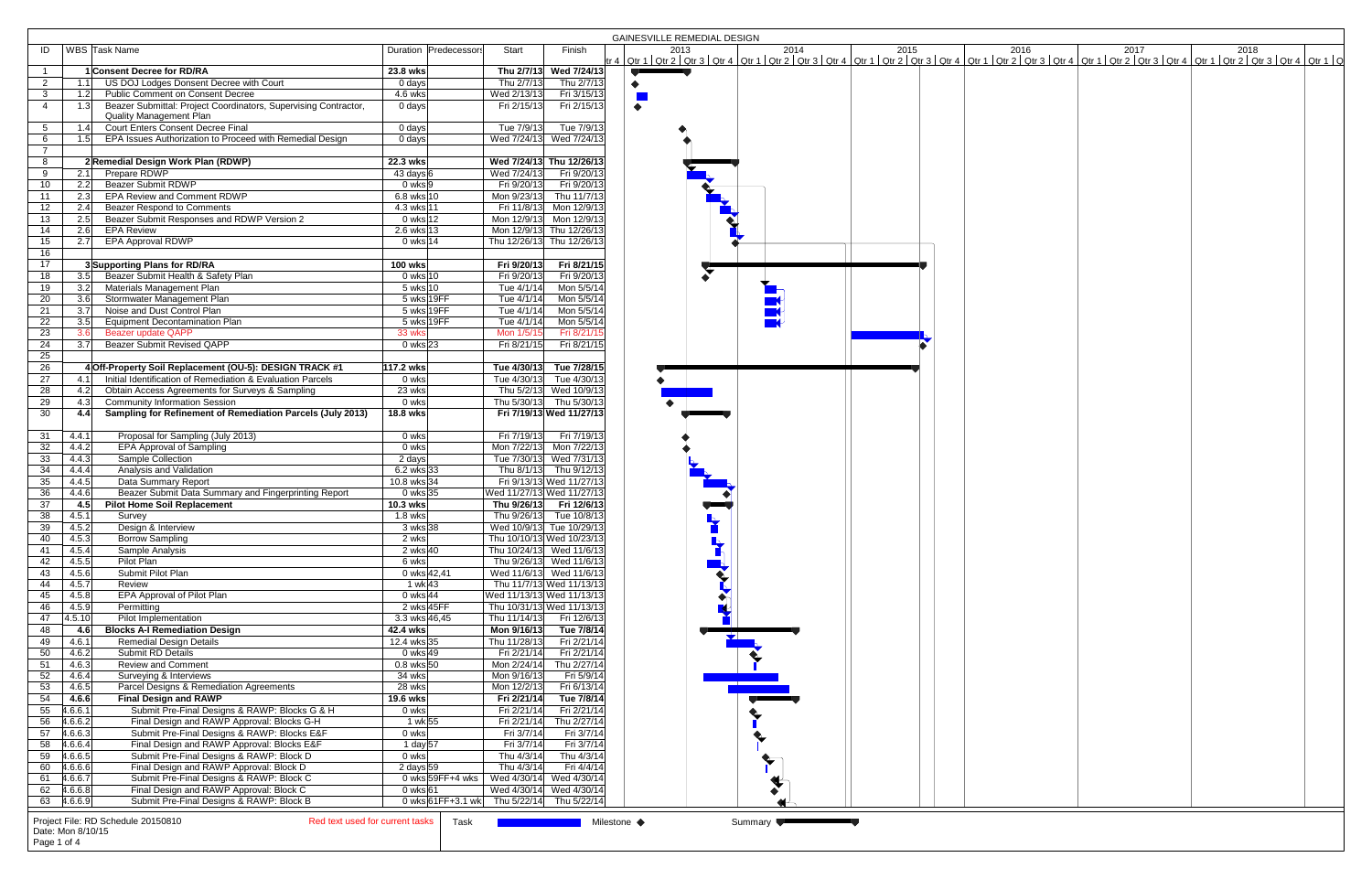|                   |        |                                                                       |                              |                          |                           | <b>GAINESVILLE REMEDIAL DESIGN</b>                                                                                                                                                                                       |
|-------------------|--------|-----------------------------------------------------------------------|------------------------------|--------------------------|---------------------------|--------------------------------------------------------------------------------------------------------------------------------------------------------------------------------------------------------------------------|
| ID                |        | WBS Task Name                                                         | Duration Predecessors        | Start                    | Finish                    | 2015<br>2016<br>2013<br>2014<br>2017<br>2018                                                                                                                                                                             |
|                   |        |                                                                       |                              |                          |                           | tr 4   Qtr 1   Qtr 2   Qtr 3   Qtr 4   Qtr 1   Qtr 2   Qtr 3   Qtr 4   Qtr 1   Qtr 2   Qtr 3   Qtr 1   Qtr 3   Qtr 4   Qtr 1   Qtr 2   Qtr 3   Qtr 4   Qtr 1   Qtr 2   Qtr 3   Qtr 4   Qtr 1   Qtr 3   Qtr 4   Qtr 1   Q |
| 64<br>6.6.10      |        | Final Design and RAWP Approval: Block B                               | $0.6$ wks 63                 | Thu 5/22/14              | Tue 5/27/14               |                                                                                                                                                                                                                          |
| 65<br>6.6.11      |        | Submit Pre-Final Designs & RAWP: Block A                              | 0 wks $63FF+3$ wks           | Thu 6/12/14              | Thu 6/12/14               |                                                                                                                                                                                                                          |
| 66<br>6.6.12      |        | Final Design and RAWP Approval: Block A                               | $0.6$ wks 65                 |                          | Thu 6/12/14 Tue 6/17/14   |                                                                                                                                                                                                                          |
| 67                | 6.6.13 | Submit Pre-Final Designs & RAWP: Block I                              | 0 wks 65FF+3.5 wk            | Mon 7/7/14               | Mon 7/7/14                |                                                                                                                                                                                                                          |
| 68                | 6.6.14 | Final Design and RAWP Approval: Block I                               | $0.2$ wks 67                 | Tue 7/8/14               | Tue 7/8/14                |                                                                                                                                                                                                                          |
| 69                | 4.7    | Sampling for Refinement of Remediation Parcels (Feb 2014)             | 24.8 wks                     |                          | Wed 2/19/14 Tue 8/12/14   |                                                                                                                                                                                                                          |
|                   |        |                                                                       |                              |                          |                           |                                                                                                                                                                                                                          |
| 70                | 4.7.1  | Beazer & EPA Sampling                                                 | $0.2$ wks                    |                          | Wed 2/19/14 Wed 2/19/14   |                                                                                                                                                                                                                          |
|                   | 4.7.2  | Analysis and Validation                                               | 7.2 wks 70                   |                          |                           |                                                                                                                                                                                                                          |
| 71                |        |                                                                       |                              |                          | Thu 2/20/14 Thu 4/10/14   |                                                                                                                                                                                                                          |
| 72                | 4.7.3  | Data Summary Report Addendum                                          | 16 wks 71                    |                          | Fri 4/11/14 Thu 7/31/14   |                                                                                                                                                                                                                          |
| 73                | 4.7.4  | Beazer Submit Report Addendum                                         | $0$ wks $72$                 | Thu 7/31/14              | Thu 7/31/14               |                                                                                                                                                                                                                          |
| 74                | 4.7.5  | Call to discuss Report Addendum                                       | 0 wks 73                     |                          | Tue 8/12/14 Tue 8/12/14   |                                                                                                                                                                                                                          |
| 75                | 4.8    | <b>Blocks J &amp; K Remediation Design</b>                            | 12.2 wks                     |                          | Mon 6/2/14 Mon 8/25/14    |                                                                                                                                                                                                                          |
| 76                | 4.8.1  | Access Agreements for Design                                          | 2 wks                        | Mon 6/2/14               | Fri 6/13/14               |                                                                                                                                                                                                                          |
| 77                | 4.8.2  | Surveying & Interviews                                                | 5 wks 76                     | Mon 6/16/14              | Fri 7/18/14               |                                                                                                                                                                                                                          |
| $\overline{78}$   | 4.8.3  | <b>Preliminary Design</b>                                             | 5 wks 77SS+1 wk              | Mon 6/23/14              | Fri 7/25/14               |                                                                                                                                                                                                                          |
| 79                | 4.8.4  | Pre-Final Design and Access                                           | 7 wks 78SS+1 wk              | Mon 6/30/14              | Fri 8/15/14               |                                                                                                                                                                                                                          |
| 80                | 4.8.5  | RAWP: Block J                                                         | 0 wks                        | Fri 7/25/14              | Fri 7/25/14               |                                                                                                                                                                                                                          |
| 81                | 4.8.6  | Final Design & RAWP Approval: Block J                                 | 1 wk 80                      | Fri 7/25/14              | Thu 7/31/14               |                                                                                                                                                                                                                          |
| 82                | 4.8.7  | RAWP: Block K                                                         | $0 \text{ days}$ 79          |                          | Wed 8/20/14 Wed 8/20/14   |                                                                                                                                                                                                                          |
| 83                | 4.8.8  | Final Design and RAWP Approval: Block K                               | 4 days 82                    |                          | Wed 8/20/14 Mon 8/25/14   |                                                                                                                                                                                                                          |
| 84                | 4.9    | <b>Community Meetings</b>                                             | 16.4 wks                     |                          | Fri 10/25/13 Tue 2/18/14  |                                                                                                                                                                                                                          |
| 85                | 4.9.1  | Community Meeting: Landscaping Workshop - City (Oct 26)               | 2 days                       |                          | Fri 10/25/13 Mon 10/28/13 |                                                                                                                                                                                                                          |
| 86                | 4.9.2  | Community Meeting (Jan 18 2014)                                       | 2 days                       |                          | Fri 1/17/14 Mon 1/20/14   |                                                                                                                                                                                                                          |
|                   | 4.9.3  |                                                                       | 0 wks                        |                          |                           |                                                                                                                                                                                                                          |
| 87                |        | Community Meeting (Feb 18 2014)                                       |                              |                          | Tue 2/18/14 Tue 2/18/14   |                                                                                                                                                                                                                          |
| 88                | 4.10   | Implementation of Remedial Action                                     | 39 wks                       |                          | Mon 2/17/14 Fri 11/14/14  |                                                                                                                                                                                                                          |
| 89                | 4.11   | Pre-Final Inspection                                                  | 0 wks 88                     |                          | Tue 11/18/14 Tue 11/18/14 |                                                                                                                                                                                                                          |
| 90                | 4.12   | Prepare Implementation Report                                         | 36.4 wks 88                  |                          | Mon 11/17/14 Tue 7/28/15  |                                                                                                                                                                                                                          |
| 91                | 4.13   | Submit Implementation Report                                          | $0$ wks $90$                 |                          | Tue 7/28/15 Tue 7/28/15   |                                                                                                                                                                                                                          |
| 92                |        |                                                                       |                              |                          |                           |                                                                                                                                                                                                                          |
| 93                |        | 5 Cutoff Wall and Stormwater Controls: DESIGN TRACK #2                | 88.2 wks                     | Wed 12/17/14 Wed 8/24/16 |                           |                                                                                                                                                                                                                          |
| 94                | 5.1    | Pre-Design Work Plan                                                  | 21.2 wks 15                  | Wed 12/17/14 Wed 5/13/15 |                           |                                                                                                                                                                                                                          |
| 95                | 5.2    | Submit Pre-Design Work Plan                                           | 0 wks <sup>94</sup>          |                          | Wed 5/13/15 Wed 5/13/15   |                                                                                                                                                                                                                          |
| 96                | 5.3    | <b>Review and Comment</b>                                             | 10 wks 95                    |                          | Thu 5/14/15 Wed 7/22/15   |                                                                                                                                                                                                                          |
| 97                | 5.4    | Submit Response to Comments and Revised Plan                          | 0 wks 96FS+4 wks             |                          | Wed 8/19/15 Wed 8/19/15   |                                                                                                                                                                                                                          |
| 98                | 5.5    | EPA Approval of Pre-Design Work Plan                                  | 0 wks 97FS+2 wks             |                          | Wed 9/2/15 Wed 9/2/15     |                                                                                                                                                                                                                          |
| 99                | 5.6    | Pre-Design Investigation                                              | 16 wks 98                    |                          | Thu 9/3/15 Wed 12/23/15   |                                                                                                                                                                                                                          |
| 100               | 5.7    | <b>Preliminary Design</b>                                             | $5$ wks 99                   |                          | Thu 12/24/15 Wed 1/27/16  |                                                                                                                                                                                                                          |
| 101               | 5.8    | Submit Preliminary Design                                             | 0 wks 100                    |                          | Wed 1/27/16 Wed 1/27/16   |                                                                                                                                                                                                                          |
| 102               | 5.9    | <b>Review and Comment</b>                                             |                              |                          |                           |                                                                                                                                                                                                                          |
|                   |        |                                                                       | 4 wks 101                    |                          | Thu 1/28/16 Wed 2/24/16   |                                                                                                                                                                                                                          |
| 103               | 5.10   | <b>Pre-Final Design</b>                                               | 5 wks 102                    |                          | Thu 2/25/16 Wed 3/30/16   |                                                                                                                                                                                                                          |
| 104               | 5.11   | <b>Review and Comment</b>                                             | 5 wks 103                    |                          | Thu 3/31/16 Wed 5/4/16    |                                                                                                                                                                                                                          |
| 105               | 5.12   | <b>Final Design</b>                                                   | 5 wks 104                    |                          | Thu 5/5/16 Wed 6/8/16     |                                                                                                                                                                                                                          |
| 106               | 5.13   | Review                                                                | 3 wks 105                    |                          | Thu 6/9/16 Wed 6/29/16    |                                                                                                                                                                                                                          |
| 107               | 5.14   | EPA Approval of Final Design                                          | 0 wks 106                    |                          | Wed 6/29/16 Wed 6/29/16   |                                                                                                                                                                                                                          |
| 108               | 5.15   | Prepare RAWP                                                          | 8 wks 107                    |                          | Thu 6/30/16 Wed 8/24/16   |                                                                                                                                                                                                                          |
| 109               | 5.16   | Submit RAWP                                                           | 0 wks 108                    |                          | Wed 8/24/16 Wed 8/24/16   |                                                                                                                                                                                                                          |
| 110               |        |                                                                       |                              |                          |                           |                                                                                                                                                                                                                          |
| $\boxed{111}$     |        | 6 In-Situ Geochemical Stabilization (ISGS): DESIGN TRACK #3           | 189.6 wks                    |                          | Thu 2/7/13 Mon 9/26/16    | and the property of the<br><b>Contract Contract</b>                                                                                                                                                                      |
| 112               | 6.1    | <b>Process Area</b>                                                   | 189.6 wks                    |                          | Thu 2/7/13 Mon 9/26/16    |                                                                                                                                                                                                                          |
| 113               | 6.1.1  | EPA Approval of ISGS Demonstration Work Plan (2012)                   | 0 wks                        |                          | Thu 2/7/13 Thu 2/7/13     |                                                                                                                                                                                                                          |
| 114               | 6.1.2  | Preliminary Design (included in Demonstration Work Plan)              | 0 wks                        | Thu 2/7/13               | Thu 2/7/13                |                                                                                                                                                                                                                          |
| 115               | 6.1.3  | Characterization and DNAPL Recovery (began 2012)                      | 32 wks                       |                          | Thu 2/7/13 Wed 9/18/13    |                                                                                                                                                                                                                          |
| 116               | 6.1.4  | Characterization Report and Pilot Test Plan                           | 11.8 wks 115                 |                          | Thu 9/19/13 Tue 12/10/13  |                                                                                                                                                                                                                          |
| 117               | 6.1.5  | Submit Characterization Report and Pilot Test Plan                    | 0 wks 116                    |                          | Tue 12/10/13 Tue 12/10/13 |                                                                                                                                                                                                                          |
| 118               | 6.1.6  | Review and Approval of Pilot Test Plan                                | 10 wks 117                   |                          | Wed 12/11/13 Tue 2/18/14  |                                                                                                                                                                                                                          |
| 119               | 6.1.7  | <b>Technical Working Group Meeting</b>                                | 0 wks                        |                          | Wed 12/18/13 Wed 12/18/13 |                                                                                                                                                                                                                          |
| 120               | 6.1.8  | <b>Pilot Injection Testing</b>                                        | 15 wks 118                   |                          | Mon 3/17/14 Fri 6/27/14   |                                                                                                                                                                                                                          |
| $121$ $5.1.8.1$   |        | Pre-Pilot Testing & Chemical Delivery                                 | 1 wk                         | Mon 3/17/14              | Fri 3/21/14               |                                                                                                                                                                                                                          |
| $122$ $5.1.8.2$   |        | <b>Pilot Injections</b>                                               | 3 wks 121                    | Mon 3/24/14              | Fri 4/11/14               |                                                                                                                                                                                                                          |
|                   |        |                                                                       |                              |                          |                           |                                                                                                                                                                                                                          |
| $123$ $3.1.8.3$   |        | Borings in Injection Area                                             | 1 wk 122FS+10 wl Mon 6/23/14 |                          | Fri 6/27/14               |                                                                                                                                                                                                                          |
| 124               | 6.1.9  | <b>Technical Working Group Meeting</b>                                | 0 wks                        | Thu 7/10/14              | Thu 7/10/14               |                                                                                                                                                                                                                          |
| $125$ 6.1.10      |        | Pre-Final Design                                                      | 44 wks 122                   | Mon 4/14/14              | Fri 2/13/15               |                                                                                                                                                                                                                          |
| $126$ 6.1.11      |        | Submit Pre-Final Design                                               | 0 wks 125                    | Fri 2/13/15              | Fri 2/13/15               |                                                                                                                                                                                                                          |
| $127$ 6.1.12      |        | <b>Review and Comment</b>                                             | 6 wks 126                    | Mon 2/16/15              | Fri 3/27/15               |                                                                                                                                                                                                                          |
|                   |        | Project File: RD Schedule 20150810<br>Red text used for current tasks |                              |                          |                           |                                                                                                                                                                                                                          |
| Date: Mon 8/10/15 |        |                                                                       | Task                         |                          |                           | Milestone ◆<br>Summary                                                                                                                                                                                                   |
|                   |        |                                                                       |                              |                          |                           |                                                                                                                                                                                                                          |
| Page 2 of 4       |        |                                                                       |                              |                          |                           |                                                                                                                                                                                                                          |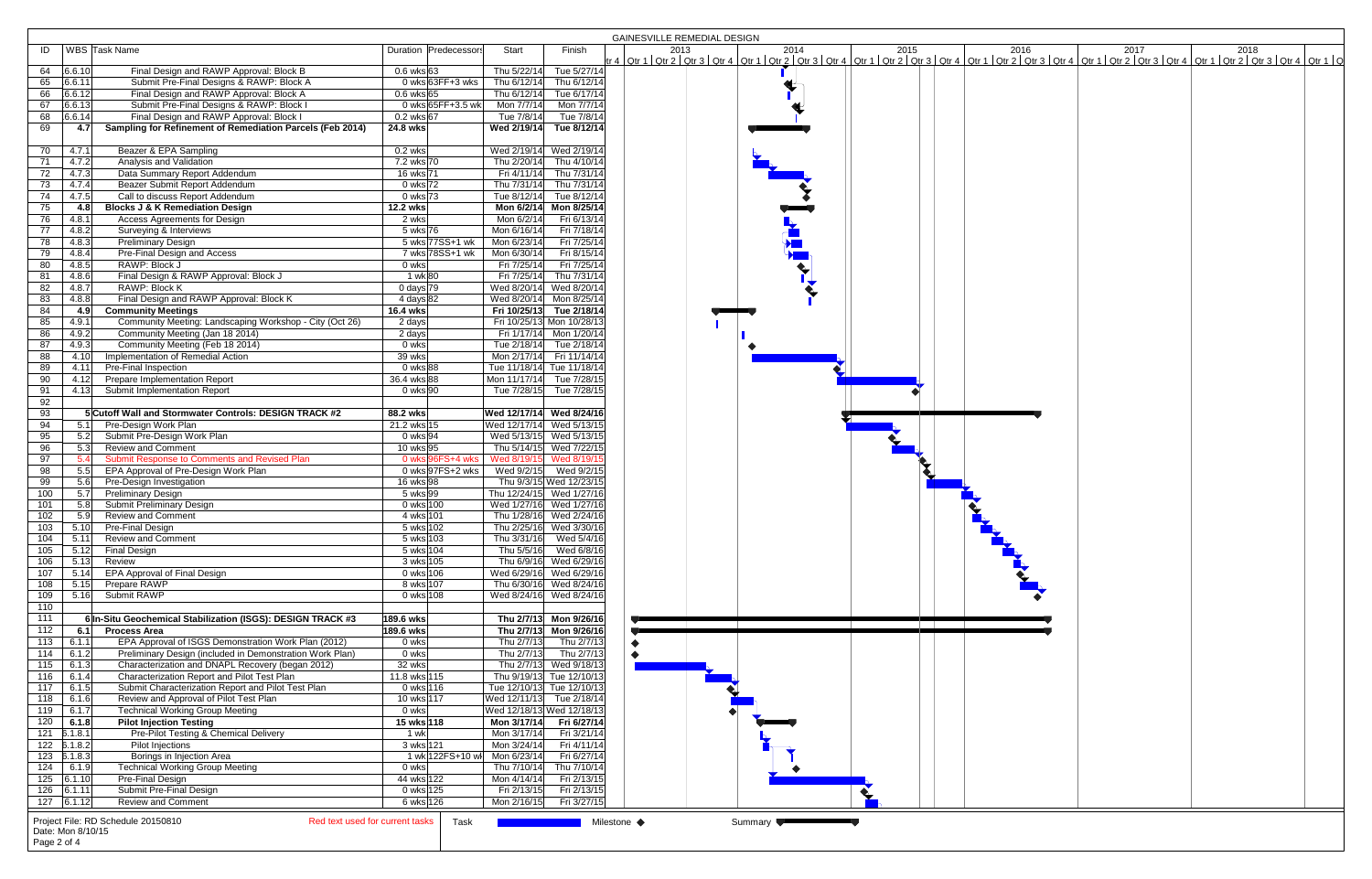|                                          |                                                                       |               |                       |                                                    |              |              | <b>GAINESVILLE REMEDIAL DESIGN</b>                                                                                                                                                                                             |
|------------------------------------------|-----------------------------------------------------------------------|---------------|-----------------------|----------------------------------------------------|--------------|--------------|--------------------------------------------------------------------------------------------------------------------------------------------------------------------------------------------------------------------------------|
| ID                                       | WBS Task Name                                                         |               | Duration Predecessors | Start                                              | Finish       |              | 2013 2014 2015 2016 2017 2017 2018 2018 2018 2017 2018 2017 2018 2017 2018 2017 2018 2017 2018 2017 2018 2017 2018 2017 2018 2017 2018 2017 2018 2017 2018 2017 2018 2017 2018 2017 2018 2017 2018 2017 2018 2017 2018 2017 20 |
|                                          |                                                                       |               |                       |                                                    |              |              |                                                                                                                                                                                                                                |
| $128$ 6.1.13                             | Final Design and RAWP                                                 | 3.2 wks 127   |                       | Mon 3/30/15 Mon 4/20/15                            |              |              |                                                                                                                                                                                                                                |
| $129$ 6.1.14                             | Submit Final Design and RAWP                                          | $0$ wks 128   |                       | Mon 4/20/15 Mon 4/20/15                            |              |              |                                                                                                                                                                                                                                |
| 130   6.1.15                             | Review<br>EPA Approval of Final Design and RAWP                       | 0.4 wks 129   |                       | Tue 4/21/15 Wed 4/22/15<br>Wed 4/22/15 Wed 4/22/15 |              |              |                                                                                                                                                                                                                                |
| 131 6.1.16<br>$\overline{132}$<br>6.1.17 | Implementation of Process-Area ISGS Injections                        | 0 wks 130     | 12 wks 131FS+7 wks    | Tue 7/7/15 Mon 9/28/1                              |              |              |                                                                                                                                                                                                                                |
| 133   6.1.18                             | Prepare Implementation Report                                         | 12 wks 132    |                       | Tue 9/29/15 Mon 12/21/15                           |              |              |                                                                                                                                                                                                                                |
| 134<br> 6.1.19                           | Submit Implementation Report                                          | 0 wks 133     |                       | Mon 12/21/15 Mon 12/21/15                          |              |              |                                                                                                                                                                                                                                |
| $\overline{135}$<br>6.1.20               | Post-Injection Effectiveness Monitoring                               | 52 wks 132    |                       | Tue 9/29/15 Mon 9/26/16                            |              |              |                                                                                                                                                                                                                                |
| 136<br>6.2                               | South Lagoon                                                          | 94.2 wks      |                       | Mon 9/8/14 Mon 6/27/16                             |              |              |                                                                                                                                                                                                                                |
| $\overline{137}$<br>6.2.1                | Preliminary Design & Design Investigation Work Plan                   | 32.2 wks      |                       | Mon 9/8/14 Mon 4/20/15                             |              |              |                                                                                                                                                                                                                                |
| 138<br>6.2.2                             | Submit Preliminary Design & Design Investigation Work Plan            | 0 wks 137     |                       | Mon 4/20/15 Mon 4/20/15                            |              |              |                                                                                                                                                                                                                                |
| 6.2.3<br>139                             | Review and Approval Preliminary Design & Design Investigation         | 20 wks 138    |                       | Tue 4/21/15                                        |              | Mon 9/7/1    |                                                                                                                                                                                                                                |
|                                          | <b>Work Plan</b>                                                      |               |                       |                                                    |              |              |                                                                                                                                                                                                                                |
| 6.2.4<br>140                             | Installation of Borings and DNAPL Recovery Wells                      | 20 wks 139    |                       | Tue 9/8/15 Mon 1/25/16                             |              |              |                                                                                                                                                                                                                                |
| 6.2.5<br>141                             | <b>Collection of Baseline Data</b>                                    | 17 wks 140    |                       | Tue 1/26/16 Mon 5/23/16                            |              |              |                                                                                                                                                                                                                                |
| 6.2.6<br>142                             | Pre-Final Design                                                      | 12 wks 140    |                       | Tue 1/26/16 Mon 4/18/16                            |              |              |                                                                                                                                                                                                                                |
| 143<br>6.2.7                             | Submit Pre-Final Design                                               | 0 wks 142     |                       | Mon 4/18/16 Mon 4/18/16                            |              |              |                                                                                                                                                                                                                                |
| 144<br>6.2.8                             | <b>Review and Comment</b>                                             | 3 wks 143     |                       | Tue 4/19/16                                        |              | Mon 5/9/16   |                                                                                                                                                                                                                                |
| 145<br>6.2.9                             | Final Design and RAWP                                                 | 4 wks 144     |                       | Tue 5/10/16                                        |              | Mon 6/6/16   |                                                                                                                                                                                                                                |
| 146<br>6.2.10                            | Submit Final Design and RAWP                                          | 0 wks 145     |                       | Mon 6/6/16                                         |              | Mon 6/6/16   |                                                                                                                                                                                                                                |
| 6.2.11<br>147                            | Review                                                                | 3 wks 146     |                       | Tue 6/7/16                                         | Mon 6/27/16  |              |                                                                                                                                                                                                                                |
| 6.2.12<br>148                            | EPA Approval of Final Design and RAWP                                 | 0 wks 147     |                       | Mon 6/27/16 Mon 6/27/16                            |              |              |                                                                                                                                                                                                                                |
| 149                                      |                                                                       |               |                       |                                                    |              |              |                                                                                                                                                                                                                                |
| 150                                      | 7 In-Situ Solidification/Stabilization (ISS/S): DESIGN TRACK #4       | 152 wks       |                       | Mon 9/28/15                                        |              | Fri 8/24/18  |                                                                                                                                                                                                                                |
| 151<br>7.1                               | Pre-Design Investigation & Treatability Test Workplan                 | 13 wks 15     |                       | Mon 9/28/15                                        | Fri 12/25/15 |              |                                                                                                                                                                                                                                |
| 152<br>7.2                               | Beazer Submit Pre-Design Investigation & Treatability Test WP         | 0 wks 151     |                       | Fri 12/25/15                                       | Fri 12/25/15 |              |                                                                                                                                                                                                                                |
| 153<br>7.3                               | Review and Approval                                                   | 8 wks 152     |                       | Mon 12/28/15                                       |              | Fri 2/19/16  |                                                                                                                                                                                                                                |
| 154<br>7.4                               | Conduct Pre-Design Investigation & Treatability Test                  | 34 wks 153    |                       | Mon 2/22/16                                        | Fri 10/14/16 |              |                                                                                                                                                                                                                                |
| 155<br>7.5                               | Pilot Test Workplan                                                   | 12 wks 154    |                       | Mon 10/17/16                                       |              | Fri 1/6/17   |                                                                                                                                                                                                                                |
| 156<br>7.6                               | Beazer Submit Pilot Test Workplan                                     | 0 wks 155     |                       | Fri 1/6/17                                         |              | Fri 1/6/17   |                                                                                                                                                                                                                                |
| 157<br>7.7                               | Review and Approval                                                   | 8 wks 156     |                       | Mon 1/9/17                                         |              | Fri 3/3/17   |                                                                                                                                                                                                                                |
| 158<br>7.8                               | Conduct Pilot Test                                                    | 13 wks 157    |                       | Mon 3/6/17                                         |              | Fri 6/2/17   |                                                                                                                                                                                                                                |
| 159<br>7.9                               | <b>Preliminary Design</b>                                             | 13 wks 158    |                       | Mon 6/5/17                                         |              | Fri 9/1/17   |                                                                                                                                                                                                                                |
| 160<br>7.10                              | Submit Preliminary Design                                             | 0 wks 159     |                       | Fri 9/1/17                                         |              | Fri 9/1/17   |                                                                                                                                                                                                                                |
| 161<br>7.11                              | <b>Review and Comment</b>                                             | 10 wks 160    |                       | Mon 9/4/17                                         | Fri 11/10/17 |              |                                                                                                                                                                                                                                |
| 162<br>7.12                              | Pre-Final Design                                                      | 13 wks 161    |                       | Mon 11/13/17                                       |              | Fri 2/9/18   |                                                                                                                                                                                                                                |
| 7.13<br>163                              | Review and Comment                                                    | 10 wks 162    |                       | Mon 2/12/18                                        |              | Fri 4/20/18  |                                                                                                                                                                                                                                |
| 164<br>7.14                              | Final Design                                                          | 6 wks 163     |                       | Mon 4/23/18                                        |              | Fri 6/1/18   |                                                                                                                                                                                                                                |
| 165<br>7.15                              | Review and Approval                                                   | 4 wks 164     |                       | Mon 6/4/18                                         |              | Fri 6/29/18  |                                                                                                                                                                                                                                |
| 166<br>7.16                              | EPA Approval of Final Design                                          | 0 wks 165     |                       | Fri 6/29/18                                        |              | Fri 6/29/18  |                                                                                                                                                                                                                                |
| 167<br>7.17                              | Prepare RAWP                                                          | 8 wks 166     |                       | Mon 7/2/18                                         |              | Fri 8/24/18  |                                                                                                                                                                                                                                |
| 168<br>7.18                              | Submit RAWP                                                           | 0 wks 167     |                       | Fri 8/24/18                                        |              | Fri 8/24/18  |                                                                                                                                                                                                                                |
| 169                                      |                                                                       |               |                       |                                                    |              |              |                                                                                                                                                                                                                                |
| 170                                      | 8 Other Engineered Components: DESIGN TRACK #5                        | 87 wks        |                       | Mon 1/4/16                                         |              | Fri 9/1/17   |                                                                                                                                                                                                                                |
| 171<br>8.1                               | Pre-Design Work Plan                                                  | 6 wks         |                       | Mon 1/4/16                                         |              | Fri 2/12/16  |                                                                                                                                                                                                                                |
| $\overline{172}$<br>8.2                  | Submit Pre-Design Work Plan                                           | 0 wks 171     |                       | Fri 2/12/16                                        |              | Fri 2/12/16  |                                                                                                                                                                                                                                |
| $\overline{173}$<br>8.3                  | Review and Approval                                                   | 6 wks 172     |                       | Mon 2/15/16                                        |              | Fri 3/25/16  |                                                                                                                                                                                                                                |
| 174<br>8.4                               | EPA Approval of Pre-Design Work Plan                                  | 0 wks 173     |                       | Fri 3/25/16                                        |              | Fri 3/25/16  |                                                                                                                                                                                                                                |
| $\frac{175}{2}$<br>8.5                   | Pre-Design Investigation                                              | 26 wks 174    |                       | Mon 3/28/16                                        |              | Fri 9/23/16  |                                                                                                                                                                                                                                |
| 176<br>8.6                               | <b>Preliminary Design</b>                                             | 6 wks 175     |                       | Mon 9/26/16                                        |              | Fri 11/4/16  |                                                                                                                                                                                                                                |
| 177<br>8.7                               | Submit Preliminary Design                                             | 0 wks 176     |                       | Fri 11/4/16                                        |              | Fri 11/4/16  |                                                                                                                                                                                                                                |
| 178<br>8.8                               | <b>Review and Comment</b>                                             | 6 wks 177     |                       | Mon 11/7/16                                        |              | Fri 12/16/16 |                                                                                                                                                                                                                                |
| 179                                      | 8.9 Pre-Final Design                                                  | 13 wks 178    |                       | Mon 12/19/16                                       |              | Fri 3/17/17  |                                                                                                                                                                                                                                |
| 180<br>8.10                              | <b>Review and Comment</b>                                             | 6 wks 179     |                       | Mon 3/20/17                                        |              | Fri 4/28/17  |                                                                                                                                                                                                                                |
| 181<br>8.11                              | Final Design                                                          | 6 wks 180     |                       | Mon 5/1/17                                         |              | Fri 6/9/17   |                                                                                                                                                                                                                                |
| 182<br>8.12                              | Review                                                                | 4 wks 181     |                       | Mon 6/12/17                                        |              | Fri 7/7/17   |                                                                                                                                                                                                                                |
| 183<br>8.13                              | <b>EPA Approval of Final Design</b>                                   | 0 wks 182     |                       | Fri 7/7/17                                         |              | Fri 7/7/17   |                                                                                                                                                                                                                                |
| 184<br>8.14                              | Prepare RAWP                                                          | 8 wks 183     |                       | Mon 7/10/17                                        |              | Fri 9/1/17   |                                                                                                                                                                                                                                |
| 185                                      | 8.15 Submit RAWP                                                      | 0 wks 184     |                       | Fri 9/1/17                                         |              | Fri 9/1/17   |                                                                                                                                                                                                                                |
| 186                                      |                                                                       |               |                       |                                                    |              |              |                                                                                                                                                                                                                                |
| 187                                      | 9 Institutional Control                                               | 165.8 wks     |                       | Tue 7/9/13                                         |              | Fri 9/9/16   |                                                                                                                                                                                                                                |
| 188<br>9.1                               | Prepare Institutional Control Implementation and Assurance Plan       | $6.8$ wks $5$ |                       | Tue 7/9/13                                         |              | Fri 8/23/13  |                                                                                                                                                                                                                                |
|                                          | (ICIAP)                                                               |               |                       |                                                    |              |              |                                                                                                                                                                                                                                |
| 189                                      | 9.2 Submit ICIAP                                                      | 0 wks 188     |                       | Fri 8/23/13                                        |              | Fri 8/23/13  |                                                                                                                                                                                                                                |
| 9.3<br>190                               | Review                                                                | 12.5 wks 189  |                       | Mon 8/26/13 Wed 11/20/13                           |              |              |                                                                                                                                                                                                                                |
|                                          |                                                                       |               |                       |                                                    |              |              |                                                                                                                                                                                                                                |
|                                          | Project File: RD Schedule 20150810<br>Red text used for current tasks |               | Task                  |                                                    |              |              | Milestone ◆<br>Summary                                                                                                                                                                                                         |
| Date: Mon 8/10/15                        |                                                                       |               |                       |                                                    |              |              |                                                                                                                                                                                                                                |
| Page 3 of 4                              |                                                                       |               |                       |                                                    |              |              |                                                                                                                                                                                                                                |